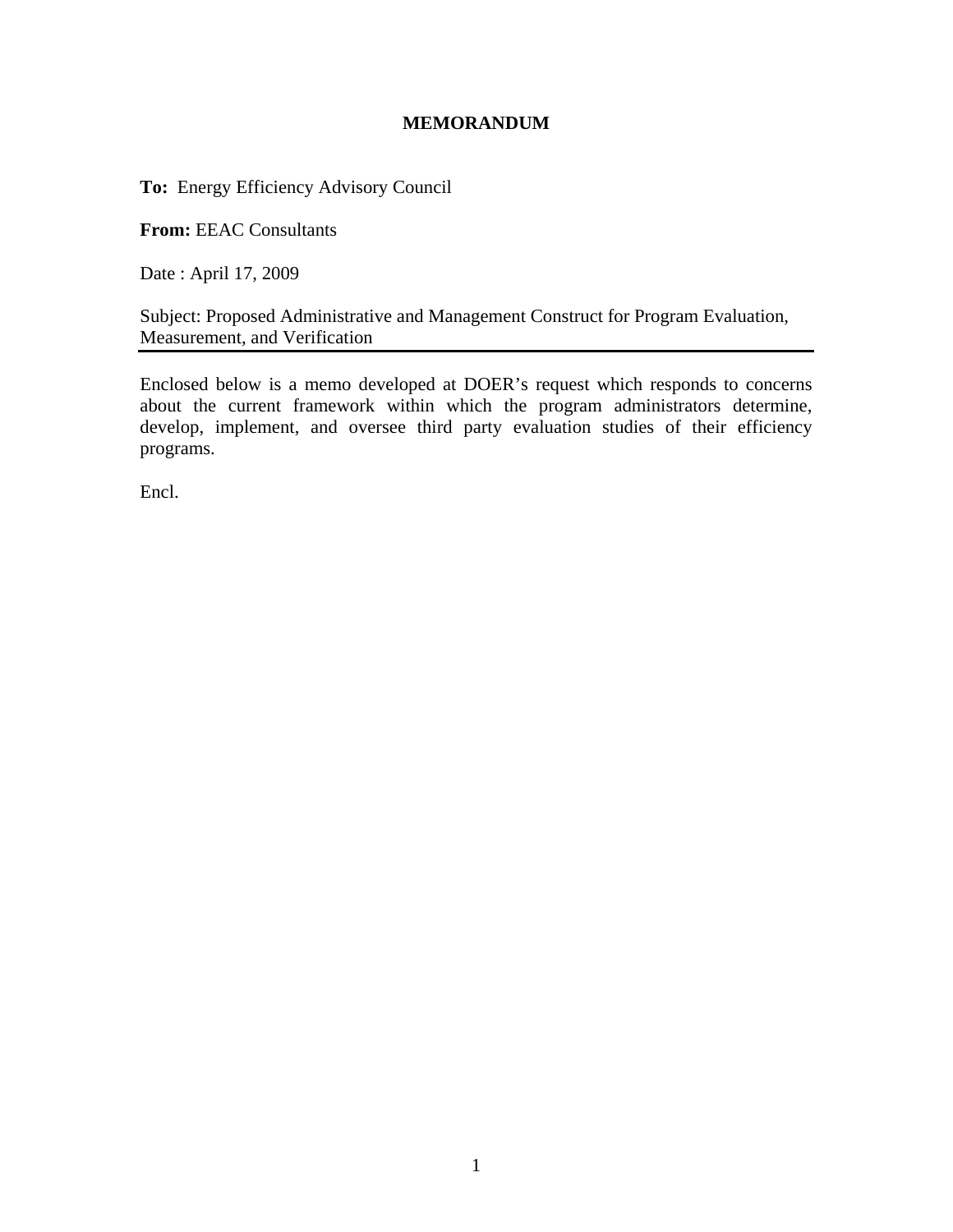## **ADMINISTRATION OF EVALUATION, MEASUREMENT AND VERIFICATION (EM&V) IN MASSACHUSETTS: RECOMMENDATIONS FROM EEAC CONSULTANTS**

# **EXECUTIVE SUMMARY**

We recommend that administration of EM&V projects in Massachusetts be reorganized in the following manner:

- All impact evaluations, and virtually all other studies, should be performed at a statewide rather than an individual program administrator level.
- The range of evaluation activities should be divided into 5-7 semi-permanent statewide research areas oriented primarily to specific target markets (e.g., residential retrofit, large C&I), each with a long-term contract manager, a long-term evaluation contractor, and an assigned liaison from the EEAC Consultant Evaluation Team.
- The program administrators should remain the main mechanism for contracting with the independent evaluation contractors, but the locus of control of evaluations should move away from the program administrators to DOER and the EEAC.
- There must be increased control of EM&V by DOER and the EEAC to ensure consistency, objectivity, timeliness, and credibility.
- Electric and gas evaluation efforts should be fully integrated. Electricity vs. gas should not be an organizing principle in the system of statewide research areas, as target markets are generally not organized by fuel type. Each of the statewide research areas should cover both electric and gas evaluation efforts.
- If the PAs continue to be involved in EM&V contracting as recommended, there need to be clear mechanisms to encourage them to move needed evaluations forward and perform them effectively, even when they do not perceive this to be in their interest. A variety of approaches are possible, including the following:
	- Increased level of active monitoring and intervention by DOER and the EEAC.
	- Reliance on program administrator pride in accomplishment as evaluators.
	- Financial penalties for not meeting EM&V responsibilities.
- The M&V sections of the three year plans should reflect the administrative approach recommended here, as well as proposing a specific set of statewide research areas and project managers, and a three-year schedule for evaluation activities in each research area.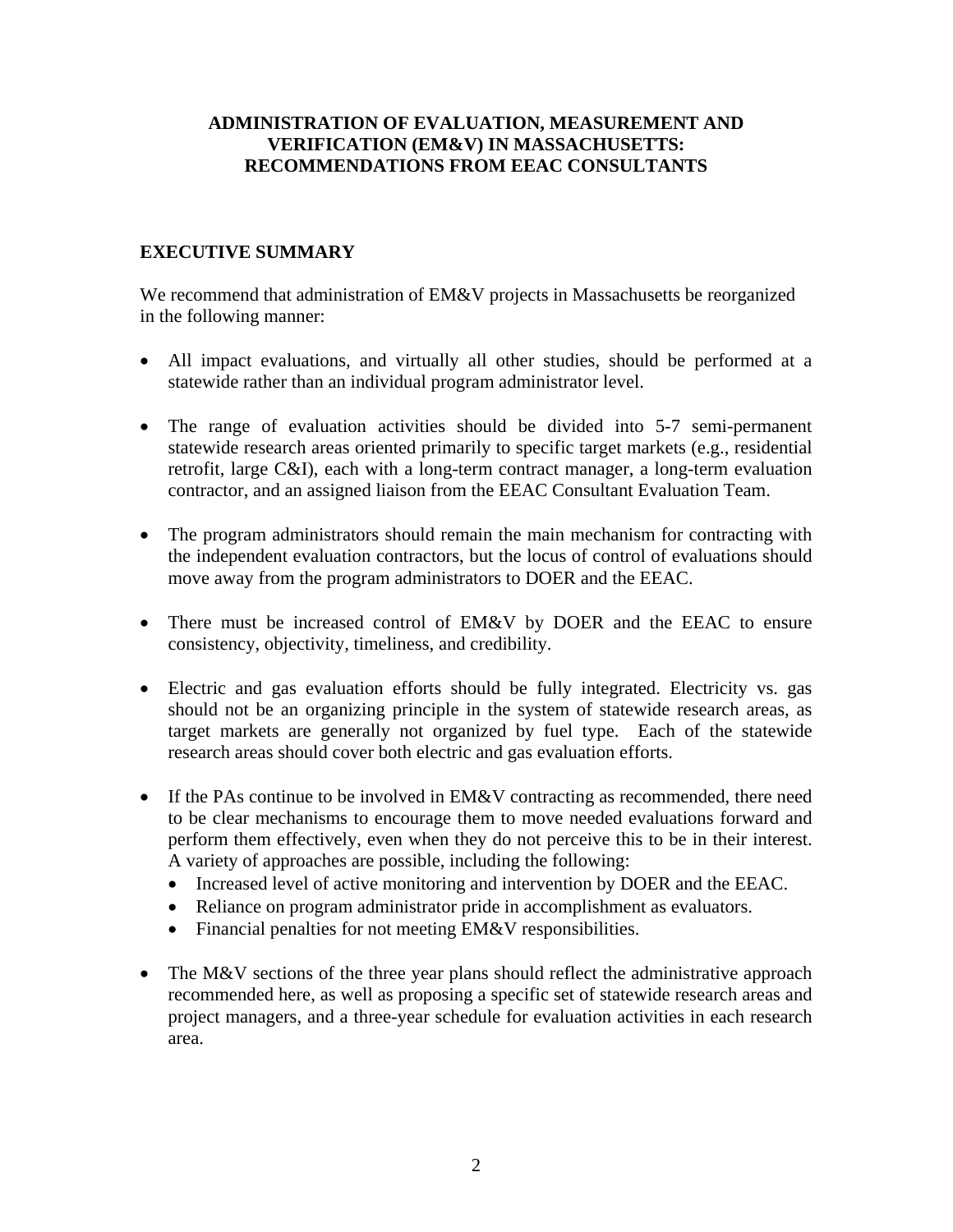## **BACKGROUND**

Evaluation, Measurement and Verification (EM&V) refers to the systematic collection and analysis of information to document the impacts of energy efficiency programs and improve the effectiveness of these programs. EM&V includes the following types of studies:

- *Measurement and Verification*, the measurement of gross savings achieved in individual buildings.
- *Impact Evaluation*, the measurement of net or gross savings achieved within overall program populations.
- *Market Evaluation*, the measurement of the effects programs have on the structure and functioning of their target markets.
- *Process Evaluation,* the systematic assessment of programs for the purpose of documenting their operations and developing recommendations to improve their effectiveness.
- *Market Characterization*, the systematic assessment of energy efficiency markets for the purpose of improving the effectiveness of programs targeting those markets.

Until now, EM&V in Massachusetts has been performed under the program administrators' oversight, subject to high-level regulatory direction by DOER and the DPU, with the studies conducted by independent evaluation contractors. The EEAC Consultants (both in our current form and in our previous incarnation as the NUPs Advisors) have been deeply involved in  $EM&V$  efforts in an advisory capacity, providing advice to DOER and other parties on evaluation planning and policy issues, reviewing draft components of individual studies as they were being developed and carried out, reviewing draft reports, and monitoring and commenting on the performance of both overall research programs and individual studies.

Before roughly 2001, most EM&V studies in Massachusetts were performed at a utilityspecific level. In the residential sector, the state gravitated over the past eight years to a system in which virtually all studies are performed on a statewide level, with each statewide contract being administered by an individual program administrator. However, most non-residential studies are still being performed at an individual program administrator level.<sup>1</sup> In both customer sectors, Massachusetts is increasingly active in performing some studies collaboratively with other states in New England and the Northeast more broadly (regional studies).

Historically, the Massachusetts electric utilities have been national leaders in EM&V, generating a significant portion of the nation's important methodological innovations,

<sup>1</sup> <sup>1</sup> We have been recommending for several years that non-residential studies, too, move toward being performed at a statewide level. However, the program administrators have generally opposed these recommendations, in part due to remaining differences among the efficiency programs across the PAs. With the increased focus on delivery of common programs across the Commonwealth this should be less of a barrier.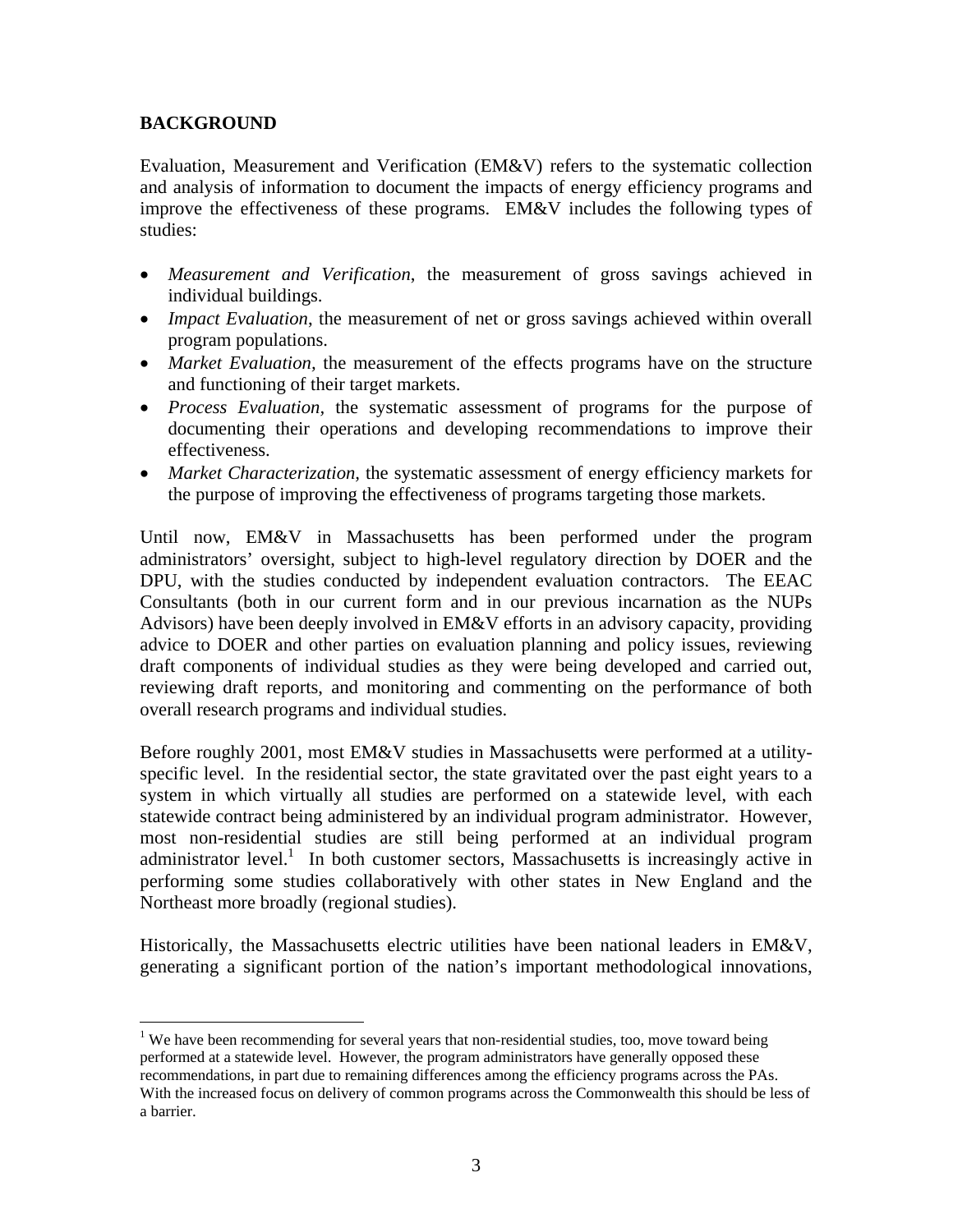and accounting for a disproportionate share of refereed papers and other common indicators of influence.<sup>2</sup>

Recent policy developments are likely to greatly increase the demands placed on EM&V efforts in Massachusetts. Augmented program spending and savings goals driven by the Green Communities Act and Global Warming Solutions Act are likely to increase demands for accountability and demonstrated independence in the derivation of claimed savings. Inter-state mechanisms such as the New England ISO's Forward Capacity Market and the Regional Greenhouse Gas Initiative are likely to continue increasing the demand for rigorous savings estimates. The concerted effort to go deeper and broader is likely to increase the need for market characterization and process evaluation studies to help develop and test new program designs. Accordingly, we believe this is a good time for DOER to be taking a fresh look at how EM&V is administered.

## **RECOMMENDATIONS**

We recommend that administration of EM&V in Massachusetts be reorganized along the following lines. $3$ 

- 1. *There must be increased control of EM&V by DOER and the EEAC to ensure consistency, objectivity, timeliness, and credibility*. Whatever new administrative arrangements are made, the sharp increases in program spending that are coming clearly necessitate increased visibility of public control over evaluation activities.
- 2. *Going forward, all impact evaluation efforts, and most other evaluation efforts, should be performed at the statewide level.* As noted above, in recent years, virtually all residential studies have been statewide, but most non-residential studies are still being conducted at an individual utility level. The program administrators have argued that this is necessary because of differences in their customer bases and in the measures being installed. We believe these arguments have little merit and that a continuation of individual utility-level non-residential EM&V efforts would be inconsistent with the broader trend towards uniform statewide programming (and would cost more and require more evaluation resources). Statewide studies also provide benefits of ensuring consistent approaches and directly comparable savings values, as well as reducing any appearance of conflict of interest. For these reasons, we recommend that there be no further utility-level impact evaluation efforts allowed after January 1, 2010. Statewide studies should include statistically valid results that individual program administrators can use to support regulatory or other (e.g., FCM) filings.

The issue is marginally more complicated for other EM&V functions such as process evaluation and market characterization. Here the argument is often made that the program administrator is in the best position to know what kind of information it

 $\overline{a}$ <sup>2</sup> We believe the level of EM&V activity at the gas only utilities has historically been much more limited. <sup>3</sup> Please note that these recommendations are organized in such a manner as to facilitate exposition, rather than in order of substantive importance.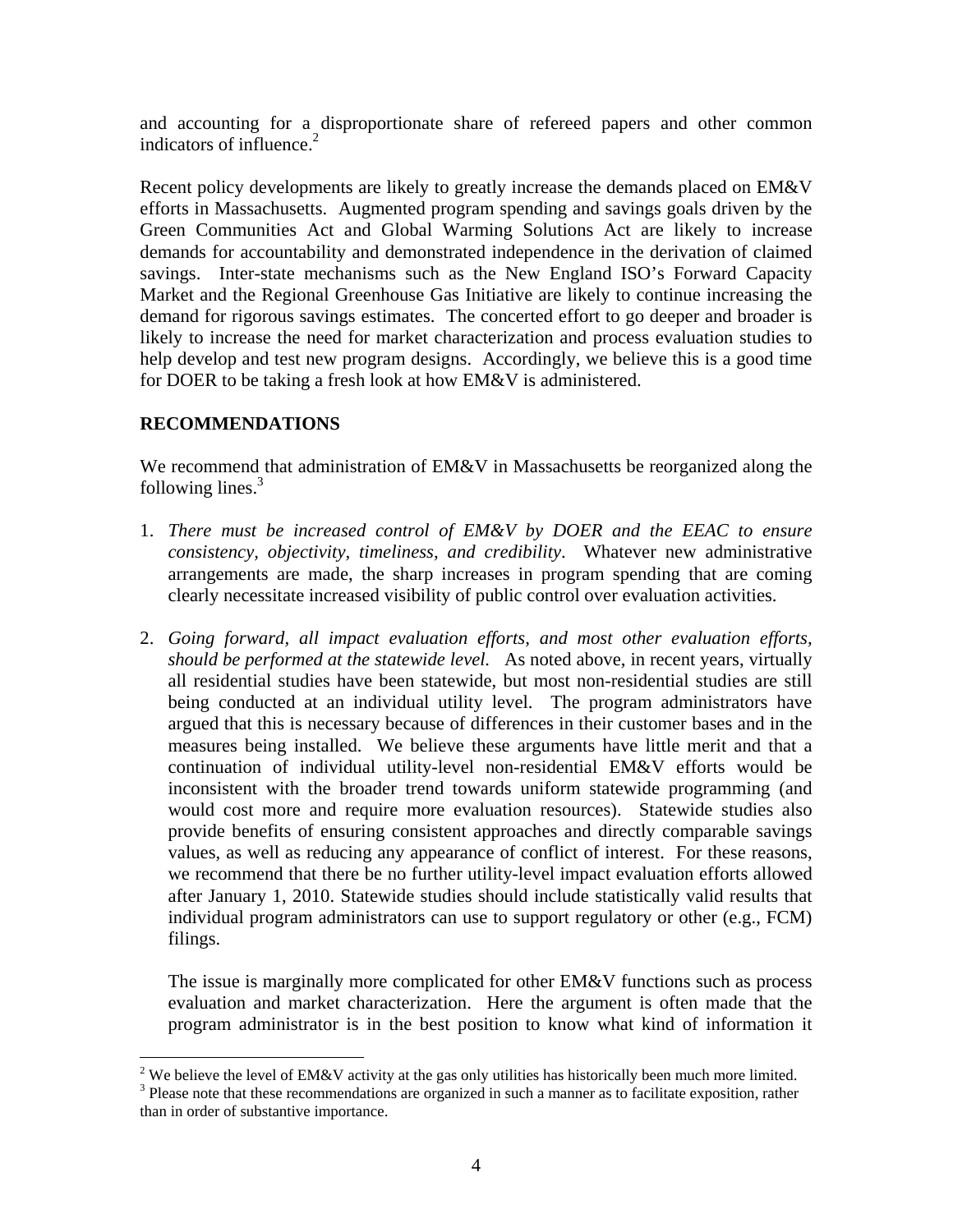needs to design new programs and improve the effectiveness of existing ones. However, this argument would appear to have decreasing force in a policy environment in which program designs are expected to converge across administrators, and even with process evaluation and market characterization there can be conflicts of interest in program administrators administering their own EM&V. For these reasons, we believe that with few exceptions, most process evaluation and market characterization studies should also be performed at the statewide level.

A key exception to the increasing convergence of program designs across administrators is likely to be pilot programs, which administrators are being allowed and encouraged to develop at a sub-state level. However, even here we believe that administering studies at a statewide level would offer the advantages of ensuring that pilots are evaluated in a consistent manner and guarding against any incentive that a program administrator might have to find its own program ideas to be effective.

3. *The program administrators should remain the main mechanism for EM&V contracting, but the locus of control of evaluations should move to DOER and the EEAC.* 

We believe there are some good reasons for DOER not to become the contract procurement entity or to manage the EM&V studies themselves. First, as noted earlier, there is a critical labor shortage in the energy efficiency evaluation industry, which would likely make it difficult for DOER to obtain and retain the staff needed to oversee such an effort. $4$  Second, in other states that have adopted this approach, there have often been complications involving state procurement restrictions. While these challenges could probably ultimately be overcome, we are concerned that they could lead to delays in the performance of needed studies. Third, moving contract and project management to DOER and the Council would waste the skills of the experienced evaluation project managers at the program administrators, at a time when such experience is in extremely short supply. Fourth, from the perspective of ensuring that EM&V results are used to improve program design and implementation, there is arguably some value in having program administrator staff directly involved in the administration of the contracted EM&V studies.

This leaves the program administrators as the likely primary mechanism for evaluation contracting and project management. However, it seems clear that significant changes in the current system are needed in order to provide for the increased degree of public oversight advocated in point #1 above. We believe what is needed is a system that keeps the program administrators responsible for the bulk of contract management and day-to-day project management activities, but moves the

 $\overline{a}$ <sup>4</sup> While the EEAC Consultants have the necessary skills, we do not currently have nearly enough assigned hours to directly manage all needed studies in Massachusetts. We estimate that there are perhaps 5-6 fulltime equivalent (FTE) positions at the program administrators involved in administering evaluation contracts. The EEAC Consultants Evaluation Team's proposed first-year budget calls for approximately 0.6 FTE.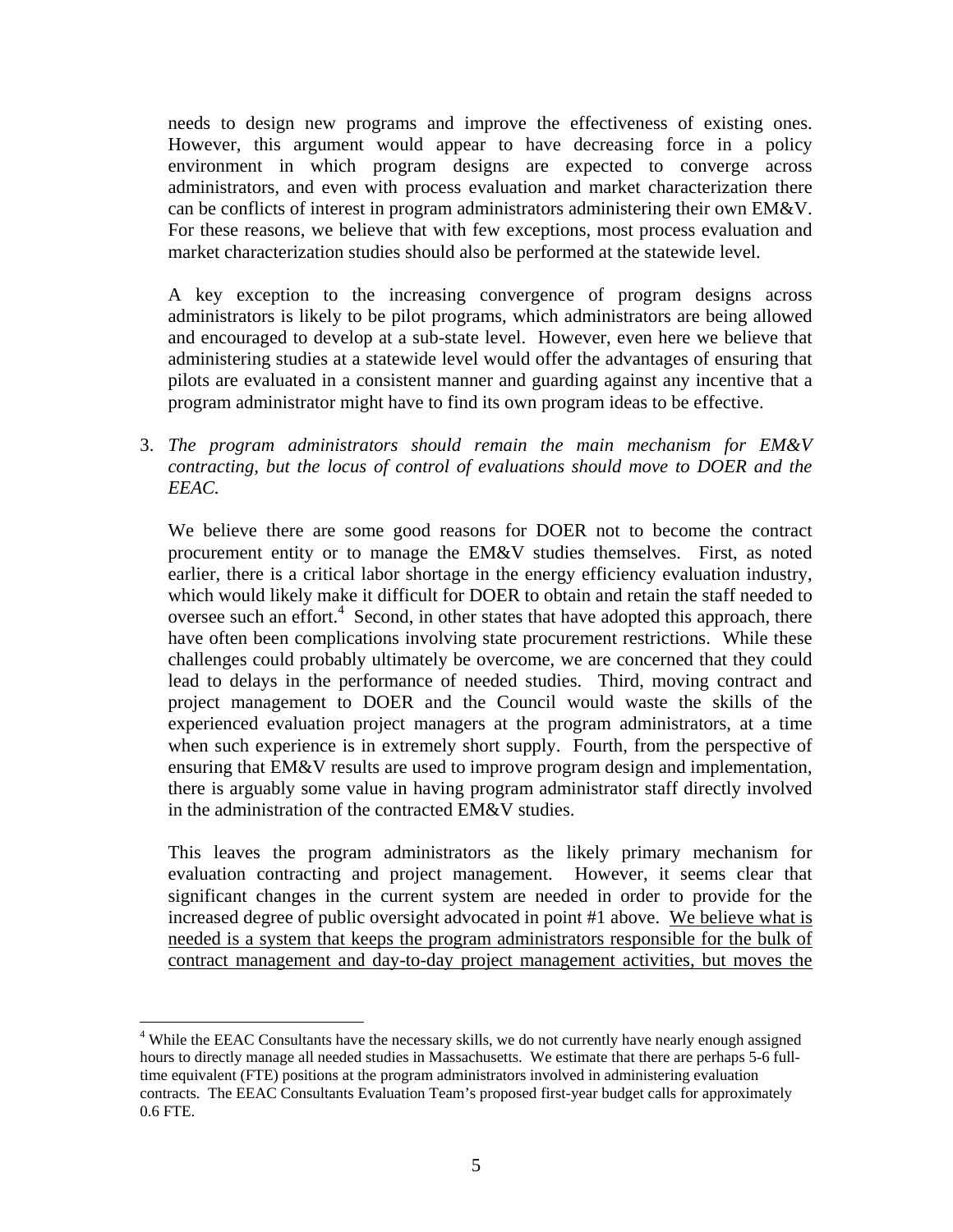locus of control over major substantive evaluation planning and implementation decisions toward DOER and the EEAC.

We envision the following approach toward this end. Each study would be managed on a day-to-day basis by a project manager from one of the program administrators, but authority for making major research planning and implementation decisions regarding the study would be delegated to one of the EEAC Consultants, on behalf of DOER and the EEAC. The PAs would have an active collaborative role in planning and scoping the studies as they do have expertise that will add to the value of the studies. This would be similar to the approach currently being used in Connecticut.

4. *The range of EM&V activities should be divided into a number of semi-permanent statewide research areas, each with a long-term contract manager, a long-term evaluation contractor, and an assigned liaison from the EEAC Consultant Team.*  We have several reasons for suggesting such an arrangement. First, current conditions in the evaluation industry are such that we believe relatively broad-based, long-term contracts are the best way to get high-quality work done in a timely manner. Shorter-term and more limited evaluation contracts tend to draw a spotty response from bidders, can result in the need to constantly bring new evaluation contractors up to speed on the policy and programming environment, and invariably create additional administrative costs. Second, we believe it would be wisest not to put all of our eggs in one basket or even a small number of baskets, suggesting that a single statewide contract or even two or three such contracts would not be the best option. Third, dividing the EM&V activities into 5-7 contract areas would correspond roughly with the number of experienced project managers at the program administrators, thereby making efficient and productive use of existing resources.

We would argue that the best approach to organizing the standing research areas might be to structure them largely by target market/key market segment (e.g., residential retrofit, residential new construction, large C&I). This would result in the clearest boundaries among areas, and would correspond fairly closely to the way programs are structured. Other organizing principles might also be employed; for example, it might make sense to have a statewide evaluation area dedicated to the evaluation of pilot programs.<sup>5</sup>

In order to ensure that DOER and the EEAC truly have control over the course of the evaluations, we recommend two steps. First, DOER and the EEAC should have the authority to approve the project managers proposed for each research area, as well as the authority to remove assigned project managers if they do not perform effectively. Second, all evaluation procurements that are done by the PAs should make it clear that the evaluations are being performed in fulfillment of the PA responsibility to ensure independent EM&V, and should specifically recognize the oversight authority of DOER, the EEAC, and the EEAC Consultants.

 $\overline{a}$ 

<sup>&</sup>lt;sup>5</sup> One possible overall system of statewide research areas might be as follows: (1) residential retrofit; (2) residential retail products; (3) residential new construction; (4) small C&I retrofit; (5) large C&I retrofit; (6) non-residential new construction; and (7) evaluation of pilot programs.